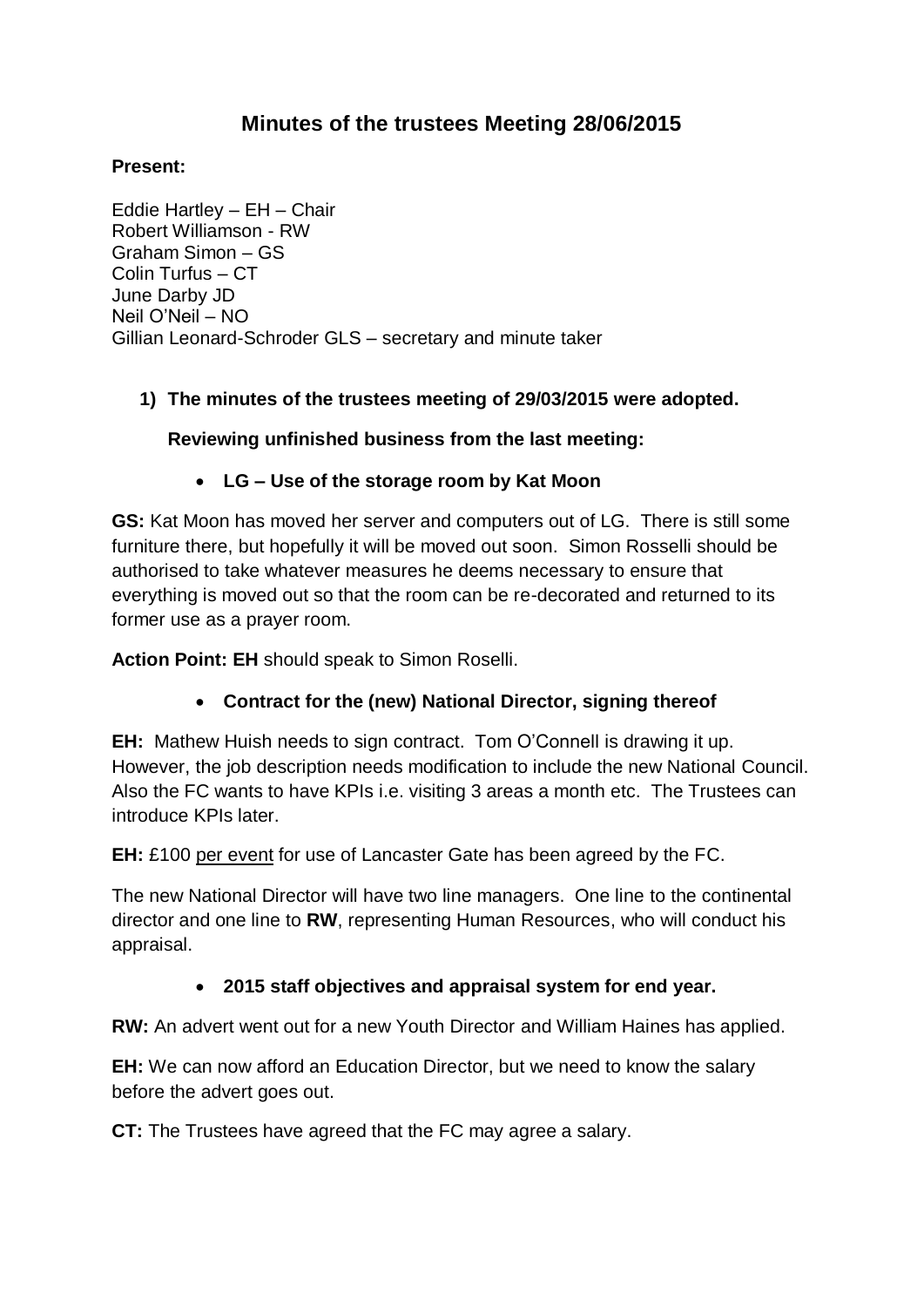**EH:** We would suggest that the salary for the Education Director be between £24,000 and £30,000 a year and that the FC decide exactly how much – similarly for the new National Director. A National advertisement should go out. The new National Director should approach the FC to clear the funds for the Education Director. Then he should approach the HR Team to organise the details. Tom O'Connell should construct the advert and we (the Trustees) should give our opinion on it. Tom O'Connell should choose appropriate people for the interview panel.

**GS:** The relationship between Keiko and Chris is better.

**EH:** The FC has agreed that 2 external accountants will be brought in in September – one from Manchester and one from London.

**RW:** Tom O'Connel has drawn up a Safeguarding Children policy document for insurance purposes and the Trustees are happy with it.

**Action Point: EH** and **GLS** need to send a formal note back to HR.

**Action Point: RW** should increase hours for Jessica. **EH** and **GLS** should write formal letter to Simon Rosselli.

**EH:** All Trustees should sit down with Matthew Huish to give him an overview of the situation and the FC should do the same.

## **2) Mr Corley's appointment as European President and implications for the Trustees in preparing to work with a new National Leader. Relevant information from GS representing the Reconstruction Committee.**

**EH:** A copy of the minutes of the FC meeting should have been given to **NO** and he should have been invited to the meeting. **NO** will have a word with Simon Rosselli about this. There should be no problem in future.

**EH:** Carlo and Barbara Zaccarelli have a contract at Cleeve House until the end of the year. Technically, they should already have applied in January if they wanted to renew it. It should be revised. It was pointed out that it isn't easy to find somebody else to take on Cleeve House.

**Action Point:** EH should ask the FC to write a clear letter to the Zaccarellis outlining how things should be, otherwise the contract will not be renewed. **All in agreement**.

**EH:** The European Office (EO) should contribute to their own audit fees.

**GS:** A Statement of Intent has come down via Rev. An from the Supreme Council. There will be a European Assembly consisting of 5 people – Caroline Handshin + one other woman + representatives from the UK, France and Germany. What is it? Who will fund it? And what is its authority?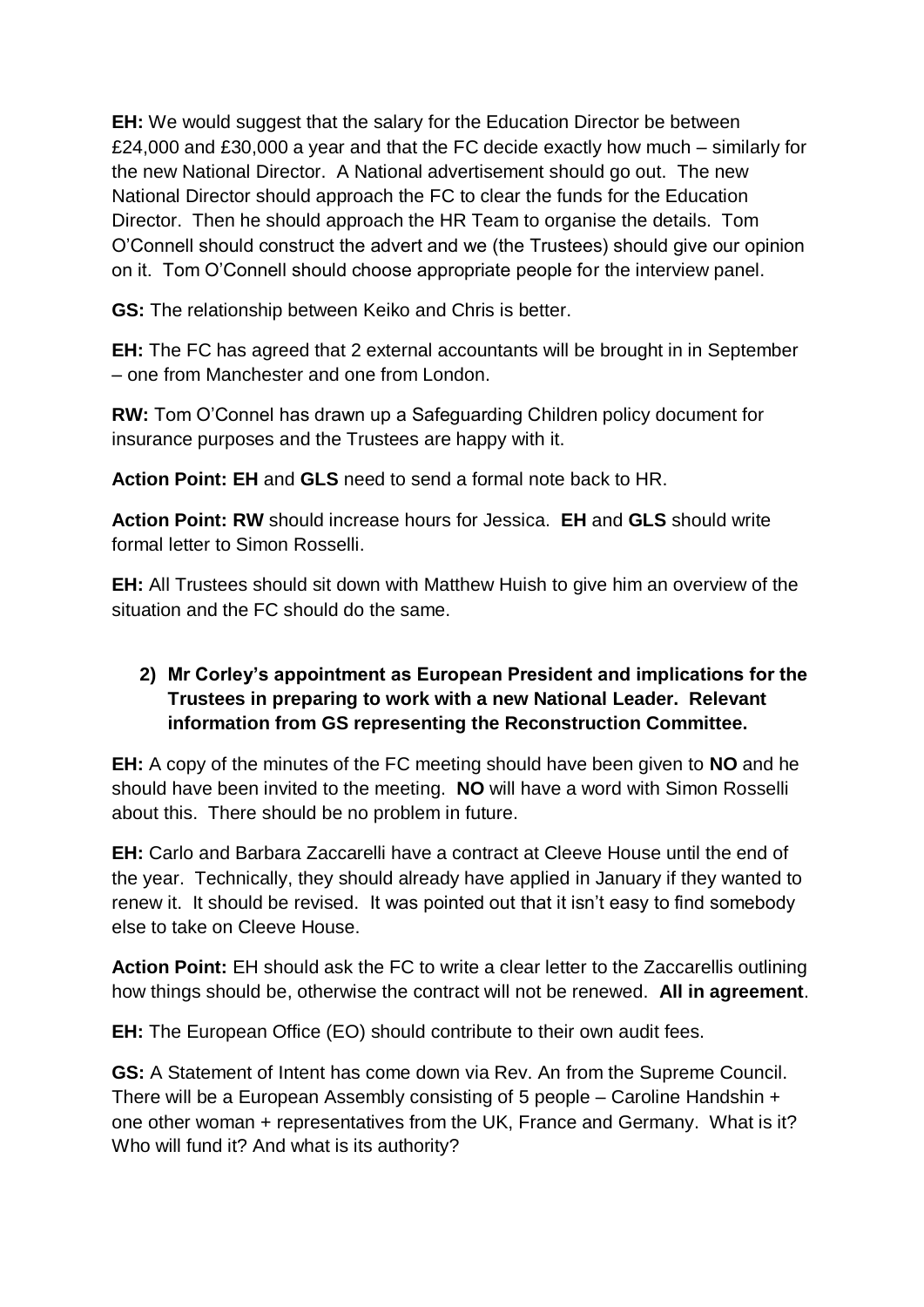**EH:** The EO is in debt to the UK. Peter Staudinger (Secretary General of the EO) made an estimate of the costs of hosting the Little Angels. However, only 62% of the donations were fulfilled. Money came from Korea to pay for the Little Angels, but it was all spent in Austria and Germany, so there was nothing left for the UK. The EO, therefore, owes the UK £48,000. If necessary we could suspend the tithing until it has been paid off.

**Action Point: EH** to write letter to Peter Staudinger outlining our concerns.

**CT:** There needs to be separation between international UPF and UPF UK.

**GS:** Both the EO and UPF should separate from FFWPU and apply for CIC status.

**CT:** Our solicitor should look at the implications of separating from UPF in terms of our objectives.

**RW:** As UPF is applying for its own charitable status, we will be dropping UPF as a working name of FFWPU.

**GS:** Robin should draw a salary as a Public Affairs consultant to FFWPU, rather than UPF.

**Action Point: EH** should write a letter to UPF to ensure that their website reflects this separation.

**EH:** Simon Rosselli and **EH** met with Robin Marsh and Margaret Ali from UPF and asked them where they were with fundraising. They need to find 2 or 3 people to help with their fundraising. There is a member who moved here with his family from South Africa. He would like to sell software. He can be a fundraising consultant on a commission-only basis. Sally Ann Goodall would also like to help.

**CT:** It will be up to the new National Council to decide whether or not to donate money to UPF. **NO** should speak to Simon Rosselli. The FC should ask the UPF to re-apply for the funds. The money should be given as a grant on the basis of projects once the National Council is formed.

**EH:** Concerning the **Global Funding**: There is a discretionary amount of £400. The Youth Ministry asked for £2,000 from Mr. Corley to finance a trip to the US to participate in the US Carp Convention. He gave it to them. The FC should make a list of legitimate expenses for the discretionary budget.

## **3) Report from Gillian on a new Trustees report for 2014; audit dates**

**GLS:** I have received reports from all departments and regions except the West Country and North London. I have collected some quotations and pictures. The report will soon be ready for review by the Trustees. I will send it to everybody for